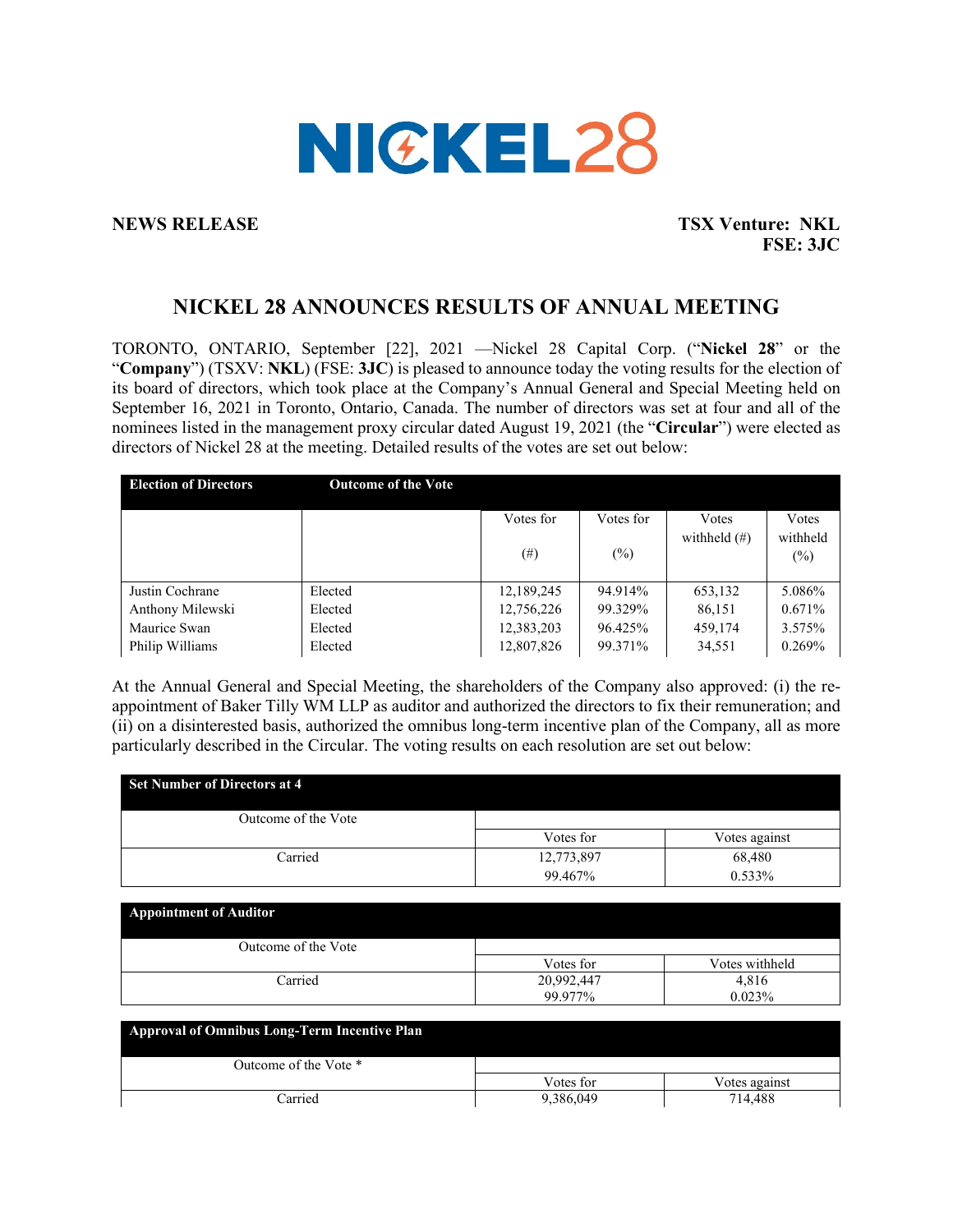| . .<br>,,, | 2740/ |  |
|------------|-------|--|
|            |       |  |

*\* Excluding an aggregate of 2,740,040 common shares voted at the Meeting that are beneficially owned by insiders of the Company in accordance with the rules of the TSX Venture Exchange.*

### **Omnibus Long-Term Incentive Plan Amendments**

In connection with the Meeting, the Company also adopted certain clarifying amendments to the Company's omnibus long-term incentive plan (the "**LTIP**") approved by the board of directors in accordance with the terms of the LTIP and the authorizing resolution of shareholders approved at the Meeting. Specifically, the Company has amended the LTIP to clarify that: (a) any awards granted prior to becoming an insider of the Company are included in the calculation of the insider limitations under the rules of the TSX Venture Exchange ("**TSXV**") contained in the LTIP; (b) the extension of the expiration of any awards that would otherwise expire or settle during a blackout period is for a maximum of 10 days following the lifting of the blackout; (c) in the event of a participant ceasing to be eligible under the LTIP due to resignation, the maximum allowable extension of expiration of any award by the board of directors is one (1) year; (d) awards under the LTIP are both non-assignable and non-transferable other than in case of death (and that the LTIP cannot be amended in this regard while the Company is listed on the TSXV); and (e) any amendment to add or amend provisions relating to the granting of cash-settled awards, provision of financial assistance or clawbacks and any amendment to a cash-settled award, financial assistance or clawbacks provisions would require shareholder approval.

A copy of the amended LTIP will be made available on the Company's profile on SEDAR at www.sedar.com and on the Company's website at www.nickel28.com.

## **About Nickel 28**

Nickel 28 Capital Corp. is a nickel-cobalt producer through its 8.56% joint-venture interest in the producing, long-life and world-class Ramu Nickel-Cobalt Operation located in Papua New Guinea. Ramu provides Nickel 28 with significant attributable nickel and cobalt production thereby offering our shareholders direct exposure to two metals which are critical to the adoption of electric vehicles. In addition, Nickel 28 manages a portfolio of 13 nickel and cobalt royalties on development and exploration projects in Canada, Australia and Papua New Guinea.

# **Cautionary Note Regarding Forward-Looking Statements**

This news release contains certain information which constitutes 'forward-looking statements' and 'forward-looking information' within the meaning of applicable Canadian securities laws. Any statements that are contained in this news release that are not statements of historical fact may be deemed to be forwardlooking statements. Forward-looking statements are often identified by terms such as "may", "should", "anticipate", "expect", "potential", "believe", "intend" or the negative of these terms and similar expressions. Forward-looking statements in this news release include, but are not limited to: statements and figures with respect to the operational and financial results; statements with respect to the prospects of nickel and cobalt in the global electrification of vehicles; statements related to the repayment of the Company's Ramu operating debt; statements related to the production impacts of the Covid-19 pandemic; and statements with respect to the business and assets of the Company and its strategy going forward. Readers are cautioned not to place undue reliance on forward-looking statements. Forward-looking statements involve known and unknown risks and uncertainties, most of which are beyond the Company's control. Should one or more of the risks or uncertainties underlying these forward-looking statements materialize, or should assumptions underlying the forward-looking statements prove incorrect, actual